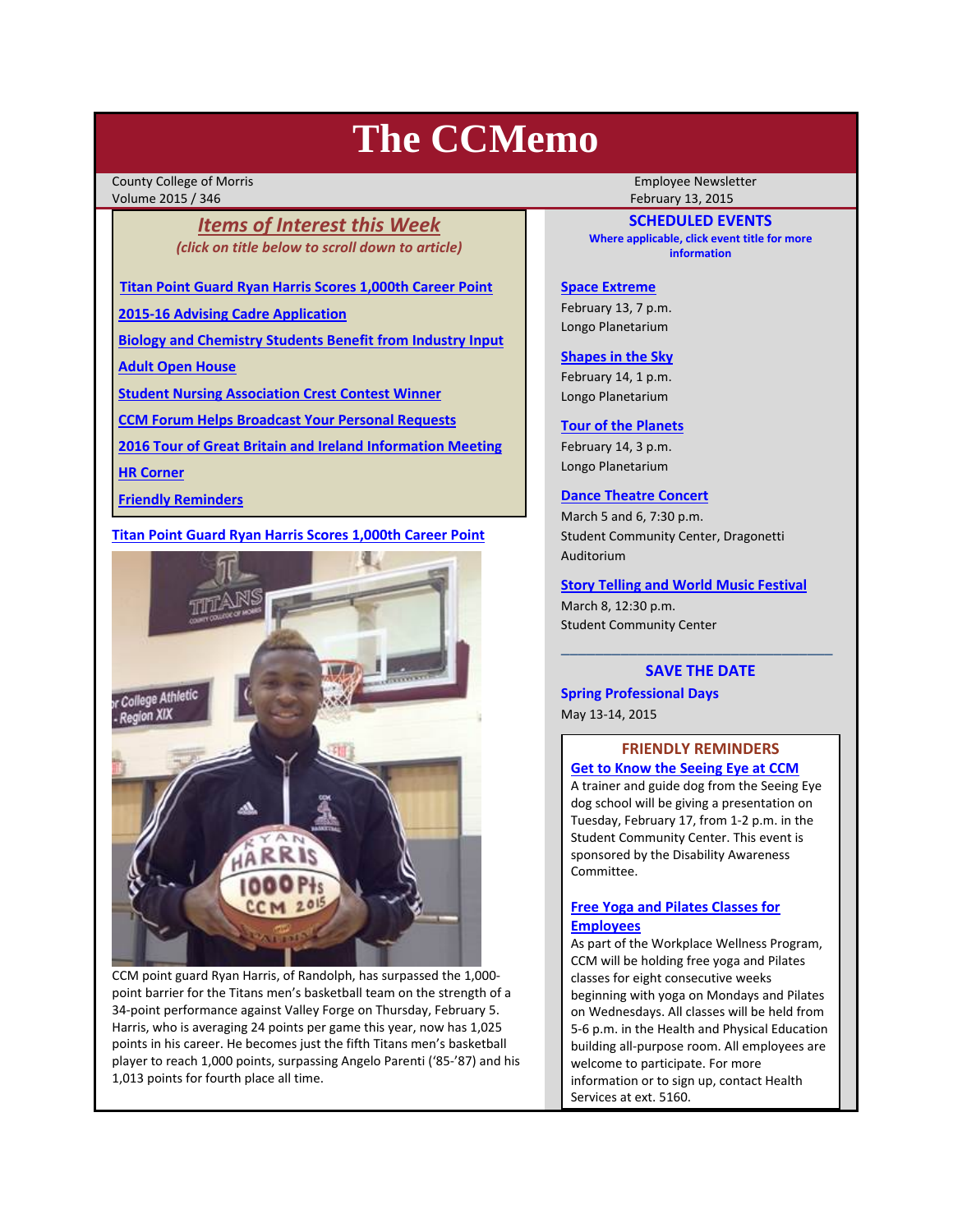Harris was honored with a 1,000‐point ball commemorating his accomplishment prior to the Titans' game against Harcum College. Harris, a criminal justice major at CCM, has made a verbal commitment to play basketball for Division I St. Peter's University (Jersey City) next season. In his two years at CCM, he has made an impact on the program. See the full story at http://tinyurl.com/n92t36e.

#### **2015‐16 Advising Cadre Application**

Requests to serve on the 2015‐2016 Advising Cadre are now being accepted. Interested full-time faculty should review the 2015-2016 Advising Cadre Guidelines and send their request to serve to Margaret Shepard (mshepard@ccm.edu) no later than April 6, 2015. Applicants will be notified of their selection by email after April. To read the guidelines, click here.

**Biology and Chemistry Students Benefit from Industry Input**



High-performance liquid chromatography, nuclear magnetic resonance, and ultraviolet visible spectrophotometers are instruments used in industrial laboratories, and also are the apparatus students train on in the Instrumental Methods of Analysis class at CCM. Dr. John Berger and Professor Keri Flanagan have designed their class to mimic an industrial laboratory to help develop the skills to meet the needs of employers.

Instrumental Methods of Analysis, along with the other biotechnology and chemical technology curriculums at CCM, are designed through the collaborative effort of professors and industry representatives from such companies and organizations as Air Products, BASF, Elusys Therapeutics, the New Jersey Department of Environmental Protection, Pfizer Inc. and Picatinny Arsenal, to name a few. Together they form the Industrial Advisory Committee at CCM.

The committee works to incorporate applicable laboratory, technical and soft skills into the college's biotechnology and chemistry technology programs through hands‐on course work and internships. The cooperation has resulted in sound preparation for careers in science and technology, notes Anthony Di Stasio, professor of chemistry and chair of the Industrial Advisory Committee.

# **Adult Open House**

Adult Open House, specifically designed for those who have been out of high school for a few years and are seeking to expand their professional

# **EOF Test Anxiety Workshop**

The CCM Educational Opportunity Fund (EOF) is holding a workshop to help attendees learn an easy technique to improve test scores and overall performance. The workshop is open to the public and is being held on Thursday, February 26, from 12:30 – 1:30 p.m. in the Student Community Center, Davidson Room A. Learn more at http://tinyurl.com/l88kzfs.

# **CCM Participating in National Survey**

This spring, CCM has an opportunity to participate in a national survey focused on teaching, learning and retention in community colleges, the Community College Survey of Student Engagement (CCSSE). The project is part of the Center for Community College Student Engagement and the Program in Higher Education Leadership at The University of Texas at Austin.

The survey will be administered in classes randomly selected by the center to ensure a representative sample and to preserve the integrity of the survey results. Instructors whose classes are selected for survey administration will receive specific information from the appropriate administrator.

To learn more about CCSSE, visit www.ccsse.org or contact the Center for Community College Student Engagement at 512-471-6807 or info@cccse.org.

# **Spring Counseling and Student Success Workshops**

The CCM Office of Counseling and Student Success is hosting multiple upcoming workshops that are designed to help students in a number of important areas. A full schedule of Spring Semester workshops can be found at http://tinyurl.com/nw46tdr. The following is a description of the next event.

# **Career Choices**

# **Tuesday, March 10, 12:30 p.m. in Cohen Hall, Room 156**

This workshop helps students discover their personal interests, abilities and talents while learning about what skills and career opportunities exist. Students will be introduced to FOCUS 2, an online educational and career‐planning assessment tool. The workshop is perfect for those unsure of what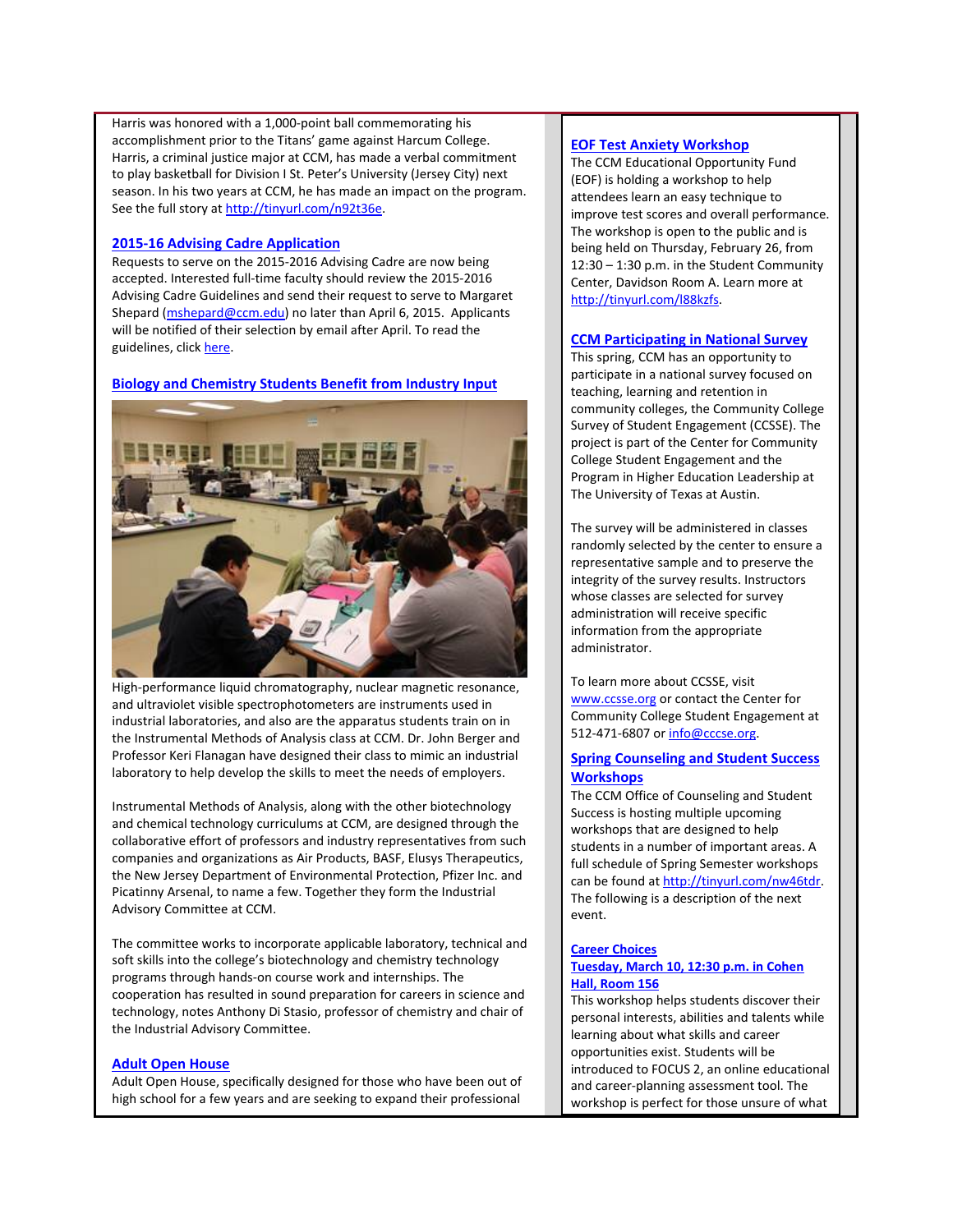opportunities, will be held on Thursday, March 5, at 6:30 p.m. in the Student Community Center, Davidson Room.

CCM faculty and advisers will be on hand to address those special circumstances facing adult students, such as juggling work, family and college. Participants also will have the opportunity to learn about financial aid and scholarships, while discovering what career possibilities may be best for them.

The \$30 application fee will be waived for anyone who applies for admission at the open house. Those who wish to register for credit classes at the open house should bring the following items, if applicable: 1) an official high school transcript or a copy of their GED, 2) an official college transcript in a sealed envelope, 3) SAT scores. Open house visitors can park in Lot 6. See the full story at http://tinyurl.com/om5veac.

#### **Student Nursing Association Crest Design Contest Winner**

The Student Nursing Association is proud to announce Edithce Zambrano as the winner of the CCM Student Nursing Association Crest Design Contest. Ms. Zambrano's design was selected among a collection of drawings for its representation of the journey to become a nurse. The Student Nursing Association can now use the crest to stand out from other national organizations. T‐Shirts with the winning design will be available for purchase. To purchase a T‐Shirt, contact Professor Reilly at breilly@ccm.edu.



#### **CCM Forum Helps Broadcast Your Personal Requests**

Have an item to sell? Looking for volunteers for an outside event or program? Are you interested in perusing those postings? The CCM Forum is the place for you. The CCM Forum was created in early 2011 as a discussion board for faculty and staff. You'll find categories such as Marketplace, which allows for posting goods and services. Check out the CCM Forum at http://forum.ccm.edu/. You'll need your CCM login and password to access the forum.

#### **2016 Tour of Great Britain and Ireland Information Meeting**

The first meeting for the upcoming 2016 *Flings, Reels and Rocks!* tour of Great Britain and Ireland will be held on Thursday, February 24, at 12:30 p.m. in DH 114. This is a no‐obligation information session for those

direction to follow and who may feel overwhelmed about finding a major.

# **Transfer Services Hosting College Fair, Other Events**

CCM Transfer Services is hosting a number of events this Spring Semester, including the Spring College Fair on Wednesday, March 11, from 10:30 a.m. – 1:30 p.m. in the Student Community Center, Davidson Rooms, and the Learning Resource Center, Multipurpose Room. See the full list of events at http://tinyurl.com/p8esnso.

# **Library Novella Book Club**

The CCM Library Novella Book Club will be discussing *Candide* on Wednesday, February 25, from noon to 1 p.m. and all employees are welcome to attend. The club typically meets the last Wednesday of the month in the LRC Café. Those with questions can contact ext. 5278.

# **HR CORNER**

#### **Latest Workplace Wellness Newsletter**

The Department of Health Services has issued its latest Workplace Wellness Newsletter, which can be found at http://tinyurl.com/mj9yntf. The January/February issue contains information regarding CCM's emergency communication procedure, as well as the college's red‐ envelope initiative.

#### **State Retirement Workshops**

The Division of Pensions and Benefits has scheduled new dates for retirement workshops designed for employees who plan to retire anytime within the next two years. Both live classroom sessions and online webinars are available. Reserve a seat now by registering at http://tinyurl.com/lkqmtz2. The page also provides a list of available dates, times and locations.

The workshops provide a step‐by‐step look at the retirement process. They explain retirement benefits, beneficiary options, group life insurance and how to submit the retirement application online using MBOS.

#### **Retirement Consultations**

One‐on‐one counseling sessions are available as follows with state‐approved representatives:

**MetLife** representative David Sharpe will be on campus on March 17, April 23, May 7 and